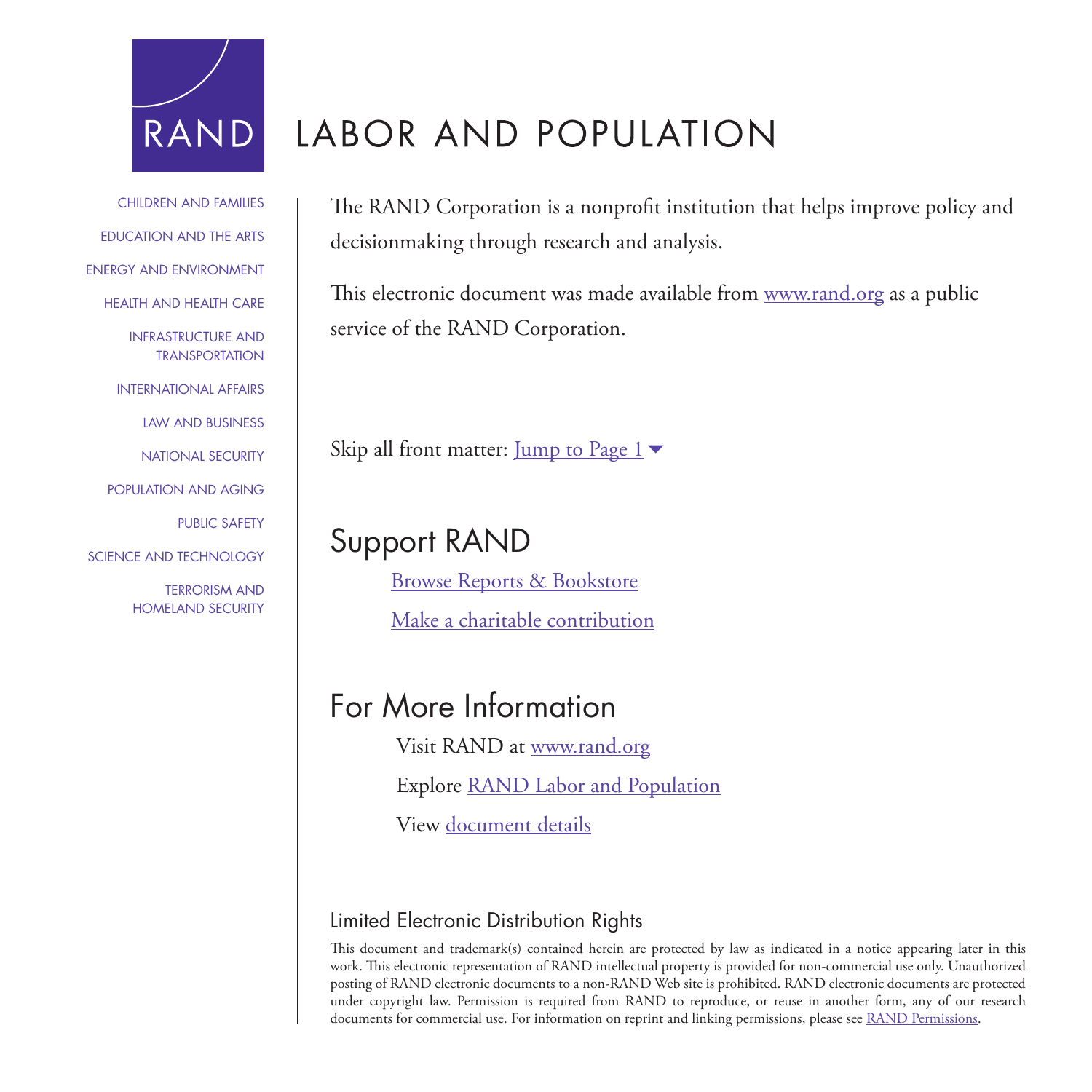This product is part of the RAND Corporation corporate publication series. Corporate publications describe or promote RAND divisions and programs, summarize research results, or announce upcoming events.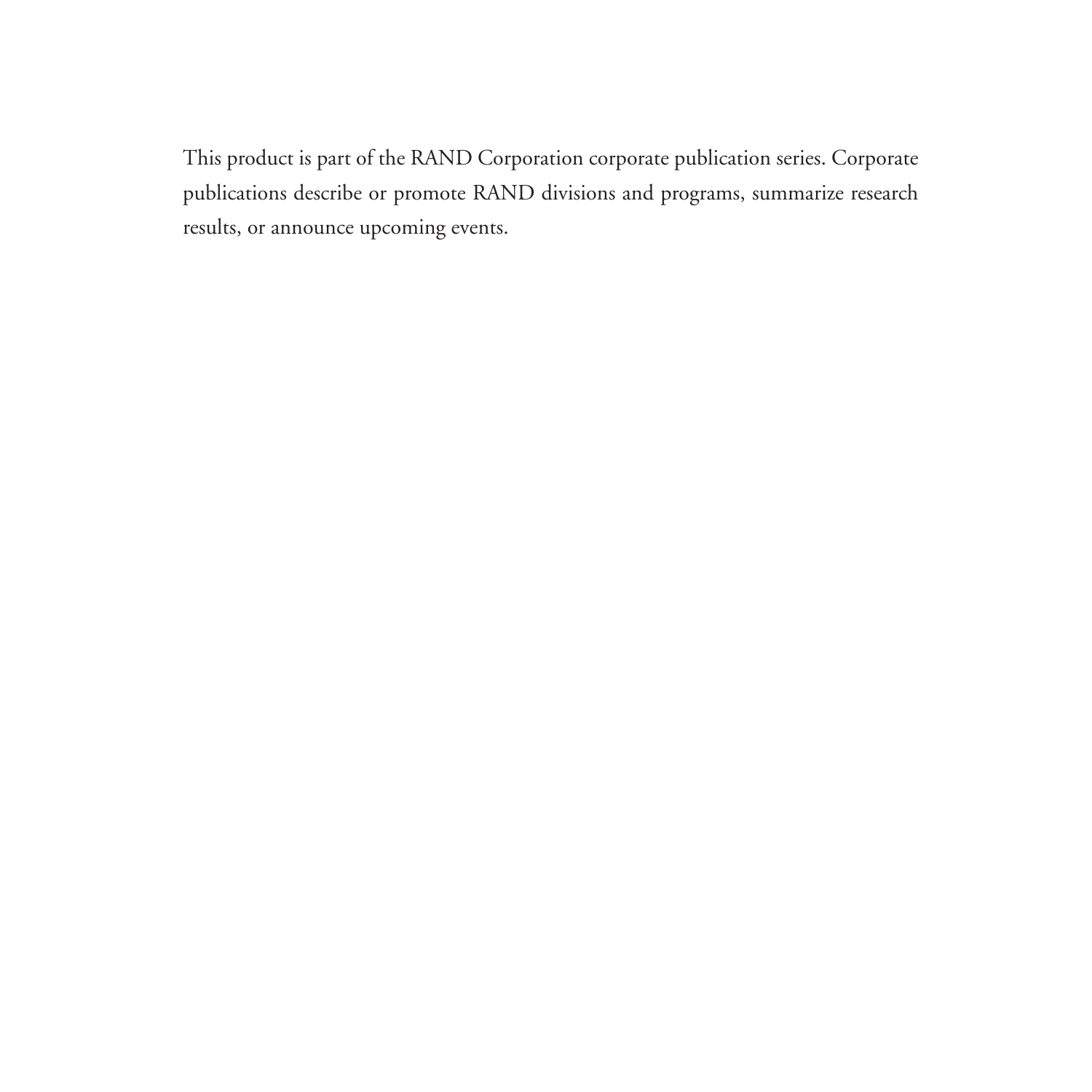# CENTER FOR LATIN AMERICAN SOCIAL POLICY

<span id="page-2-0"></span>

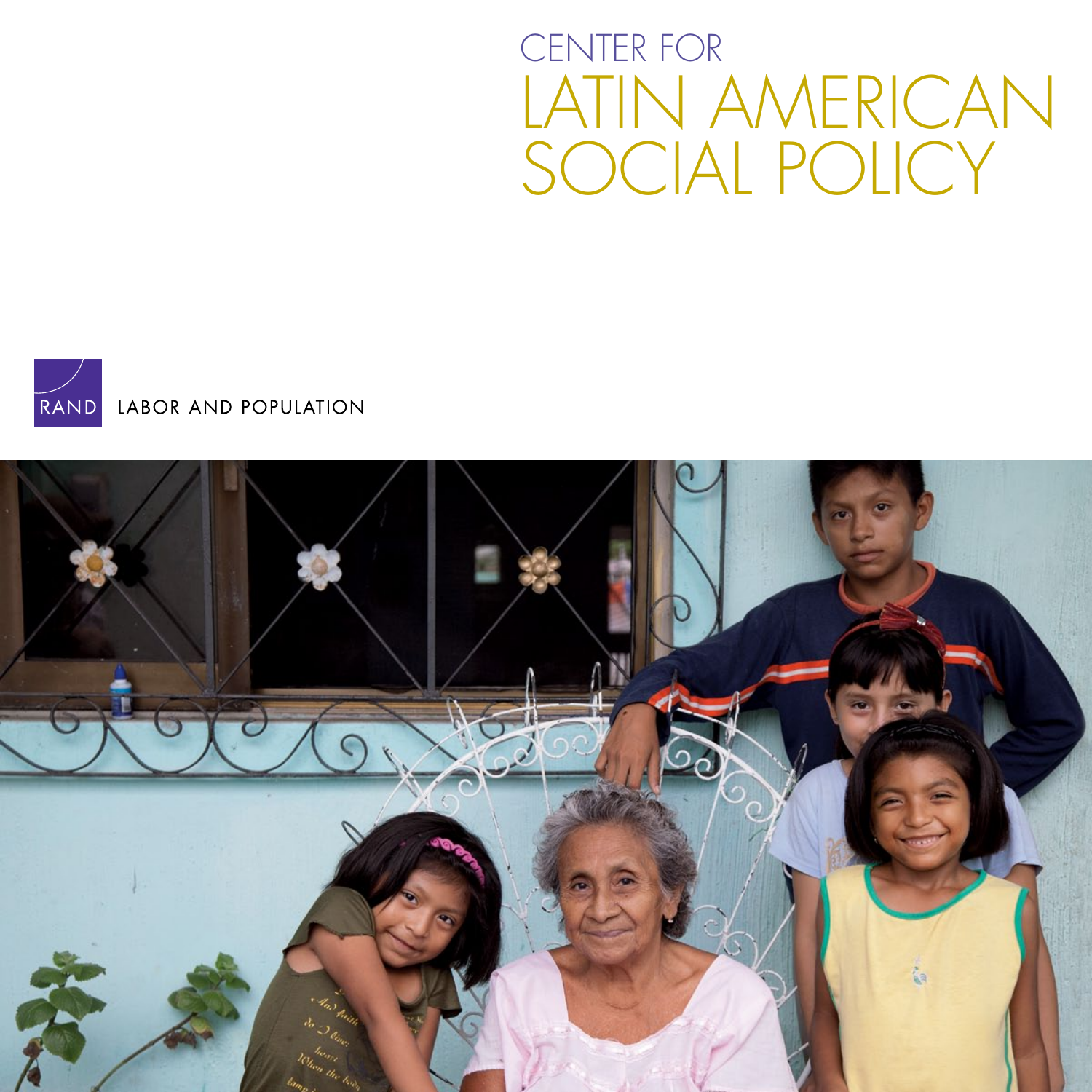# CENTER FOR LATIN AMERICAN SOCIAL POLICY



# ABOUT RAND'S CENTER FOR LATIN AMERICAN SOCIAL POLICY (CLASP)

The Center for Latin American Social Policy (CLASP), a part of RAND Corporation's Labor and Population research division, unites a distinguished collective of international researchers invested in addressing the most pressing challenges and finding unique solutions that can contribute to a path of sustainable development for Latin Americans at home and in the United States. Solutions for these challenges requires a deep understanding of Latin American policy and culture, coupled with quality research and innovative solutions. To this end, economists, statisticians, social scientists, health care specialists, and policy analysts at CLASP conduct high-quality empirical research to support and improve relevant social policy.

Collaboration with policymakers, universities, research institutions, and nonprofit organizations in Chile, Colombia, Mexico, Brazil, and other

Latin American countries contribute to CLASP's rigorous, non-partisan studies of social policy interventions.

# ADDRESSING THE NEEDS OF AN AGING POPULATION

Since 1970, the life expectancy of Latin Americans has increased from 60 to 74 years. Support for older persons varies by country, and many lack the kind of assistance that is critical for people out of the workforce: For example, only about 20 percent of the elderly receive pension benefits in Colombia, Guatemala, and Mexico. CLASP researchers address the well-being of older persons by examining the complex relationships between aging, health services, structure of the labor market, and social policies. In partnership with the State of Yucatan, Mexico, CLASP designed and implemented a poverty alleviation program for the elderly in towns with more than 20,000 inhabitants. Researchers are evaluating how this ad-

ditional cash-transfer program affects the welfare and health of the elderly. Initial results show that such a program can help alleviate poverty among the elderly population and can increase their use of health care services and medicine. Many countries, such as Argentina and Brazil, have introduced this type of program, and the results from CLASP's evaluation could shed light on the social and economic implications of this intervention for older populations around the world.

# ENHANCING PROSPECTS FOR LATIN AMERICAN WORKERS

Analysis of employment patterns, the functioning of labor markets, how educational attainment affects job prospects, occupational choices in an environment of insecurity that reduces job opportunities, and the long-term effects of recent social security and labor market reforms are just some of the CLASP studies that directly affect the well-being of workers and their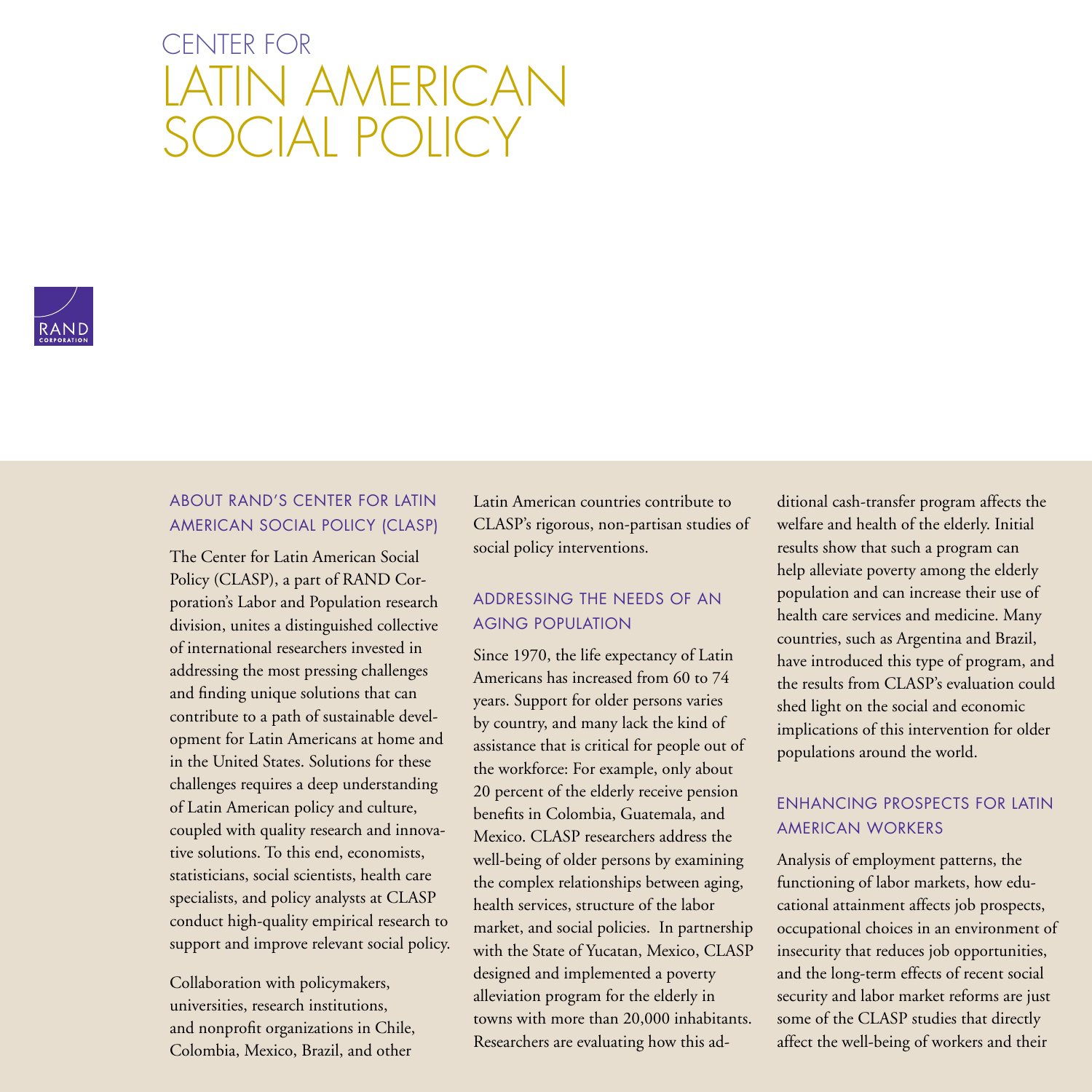families. Some of our findings are that the lack of job flexibility for part-time jobs can cause women and older workers to stay in the informal labor force. We also find that the lack of mandatory contributions for the self-employed to social security systems is one of the explanations for the low coverage rates of formal labor sector pension systems.

## INFORMING IMMIGRATION POLICY

More than one in five people in the United States is either an immigrant or the child of at least one immigrant parent. Over half of all immigrants in the United States come from Latin America. CLASP researchers are helping determine how domestic and foreign economic conditions influence decisions about whether to migrate or to stay. Substantive knowledge about the kinds of jobs available, potential income, and retirement options for persons on both sides of the border provides decisionmakers with a

fuller understanding of migration flows. Our findings show a decline in return migration from the United States to Mexico as well as a decline in immigrant inflows from Mexico to the United States during the 2008-2009 recession period.

# IMPROVING EDUCATION AND FOSTERING EARLY CHILDHOOD INTERVENTIONS

Education is critical to national and local development. Failure to improve the quality of and access to educational systems in Latin America can hinder the region's future. CLASP researchers analyze ways in which education may promote development by assessing the state of education in Latin American countries as well as the policies that might bring about positive change. CLASP researchers have undertaken evaluations of school-based management initiatives in the region, and have evaluated the impact of a large-scale teacher incentive program in Mexico.

Here, they found that the program had little impact, which resulted in major reform proposals. Researchers have also investigated the economic effects of increasing access to higher education through loans targeted at talented low-income students in Colombia. Other CLASP studies have focused on the connection between public spending on education and productivity in the labor market, the effectiveness of different policies that seek to attract the young into higher education, and nontraditional ways in which education can bring people out of poverty. Moreover, because the early years are foundational for the development of cognitive and non-cognitive skills, CLASP researchers are looking into interventions to improve the cognitive development of very young Latin Americans.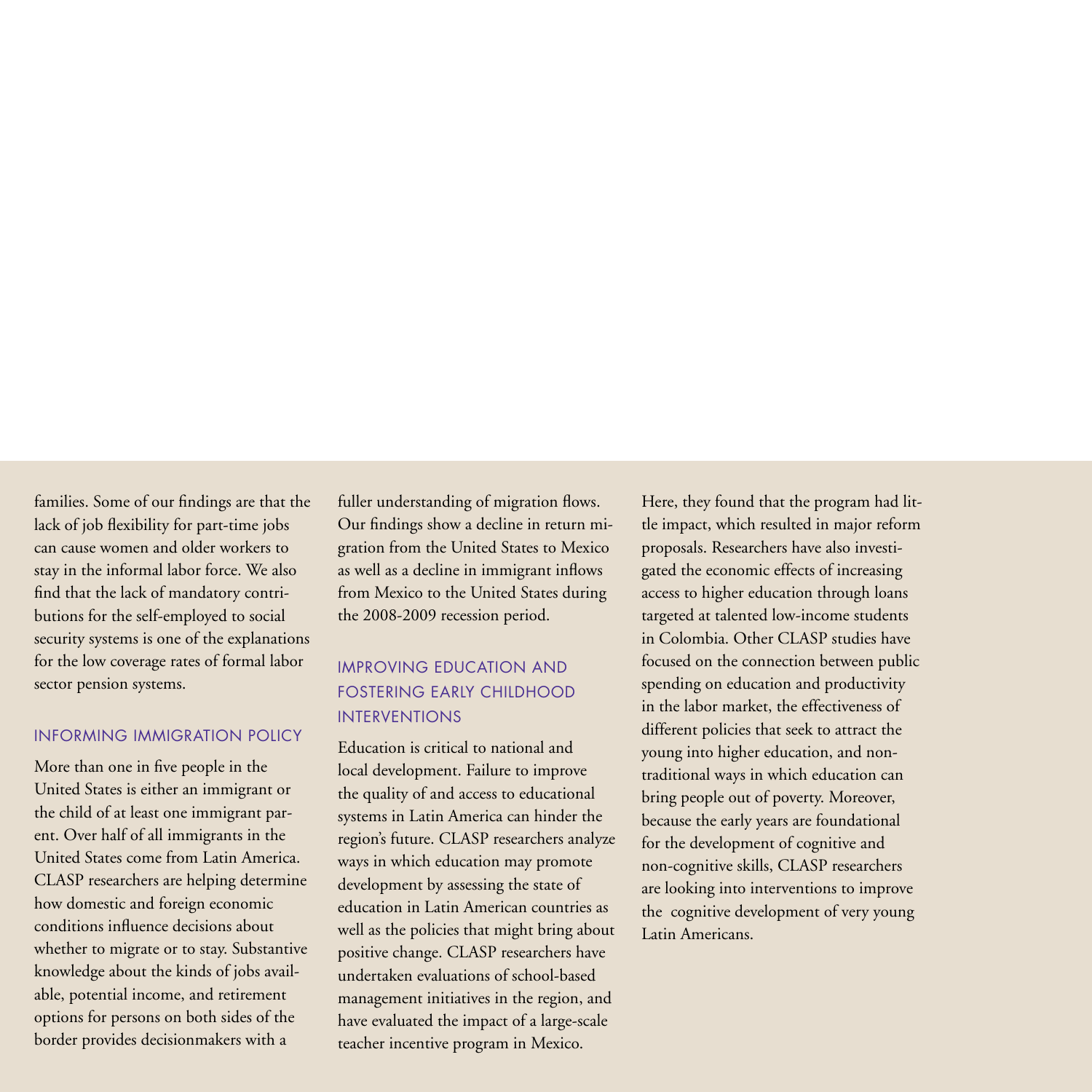THE CENTER FOR LATIN AMERICAN SOCIAL POLICY, PART OF RAND LABOR AND POPULATION RESEARCH DIVISION, IS DEDICATED TO IMPROVING THE WELL-BEING OF THE LATIN AMERICAN POPULATION, AND CONDUCTS OBJECTIVE, INDEPENDENT RESEARCH ON TOPICS RELEVANT TO LATIN AMERICA AND TO LATIN AMERICANS LIVING AND WORKING AT HOME AND IN THE UNITED STATES.

### PROTECTING THE ENVIRONMENT

CLASP researchers are investigating two issues at the top of Latin America's environmental policy agenda: deforestation and access to safe water.

Tropical deforestation is estimated to account for 20 percent of the world's carbon dioxide emissions. "Avoided deforestation," an economic-environmental program design in which developing countries are compensated for reducing emissions from deforestation, is seen by experts as an efficient and inexpensive way to reduce carbon emissions. CLASP researchers are studying how monitoring, enforcement, and incentives can be best combined to reduce emissions from deforestation, and how resources generated from carbon trading might improve the living standards of forest-dependent populations. CLASP researchers also are exploring means to expand access to safe drinking water. One-third of rural

Latin Americans lack access to safe water, a predicament that leads to a variety of water-borne illnesses. Researchers are looking at barriers to the adoption of technologies such as chlorine and filters, which can rapidly expand access to safe drinking water.

## DEVELOPING DATA COLLECTION **METHODS**

Advanced capabilities, such as RAND's Multimode Interviewing Capability (MMIC) survey software, equip CLASP researchers with optimal tools to design and evaluate policy interventions. MMIC is compatible with existing survey tools and is suited for small and large complex surveys. We conduct Internet, telephone, and paper-and-pencil surveys, as well as computer-assisted personal interviews of households and businesses. The system allows us to collect respondent self-reports as well as anthropometric measurements and health-related markers. Surveys can

be conducted interchangeably in Spanish, Portuguese, and local indigenous languages. The system includes a platform for data dissemination. CLASP also partners with Latin American census bureaus to develop joint survey capabilities and methods.

## EVALUATING POLICY INTERVENTIONS

CLASP researchers conduct rigorous evaluations of social policy programs using randomized and quasi-experimental methods as well as structural models of individual behavior. The aim of these evaluations is to understand how to improve the well-being of the population by analyzing the effectiveness, scalability, and implementation feasibility of programs. Researchers collaborate closely with local institutions to support capacity-building in the region.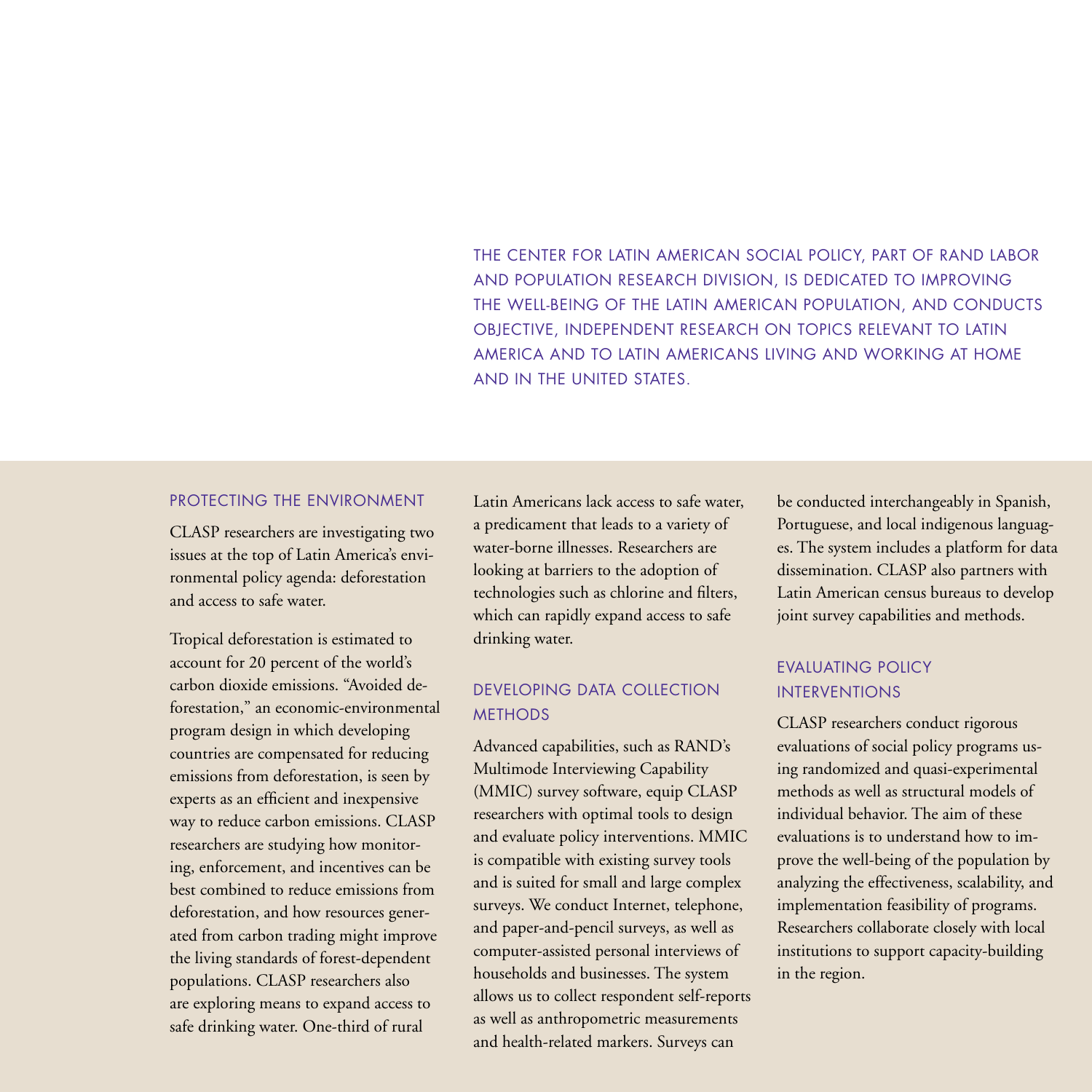The RAND CORPORATION IS A NONPROFIT INSTITUTION THAT HELPS IMPROVE POLICY AND DECISIONMAKING THROUGH RESEARCH AND ANALYSIS. RAND FOCUSES ON THE ISSUES THAT MATTER MOST, SUCH AS HEALTH, EDUCATION, NATIONAL SECURITY, INTERNATIONAL AFFAIRS, LAW AND BUSINESS, and THE ENVIRONMENT. WITH A RESEARCH STAFF CONSIST-ING OF SOME OF THE WORLD'S PREEMINENT MINDS, RAND HELPS INDIVIDUALS, FAMILIES, AND COMMUNITIES THROUGHOUT THE WORLD BE SAFER, HEALTHIER, AND MORE PROSPEROUS. As a non-PARTISAN ORGANIZATION, RAND IS widely respected for operating independently of political and commercial pressures .

RAND'S PRINCIPAL NORTH AMERIcan locations are Santa Mon-ICA, CALIFORNIA, THE HOME OF ITS HEADQUARTERS; ARLINGTON, VIRGINIA: AND PITTSBURGH, PENNsylvania . The rand gulf states policy institute has offices IN NEW ORLEANS, LOUISIANA, and Jackson, MISSISSIPPI. RAND EUROPE IS LOCATED IN CAMBRIDGE. UK, AND BRUSSELS, BELGIUM. THE RAND-Qatar policy institute is IN DOHA, QATAR, RAND'S NEWEST locations include an office in BOSTON, MASSACHUSETTS, AND A representative office in Mexico CITY, MEXICO.

RAND disseminates its findings and recommendations as widely as possible to benefit THE PUBLIC GOOD. MORE THAN 10,000 rand reports and

commentary are available online at www.rand .org.

RAND Labor and Population (L&P) has an international reputation for conducting OBJECTIVE, HIGH-QUALITY REsearch to support and improve policies and organizations around the world . The work of L&P and its research centers FOCUSES ON CHILDREN AND FAMI-LIES, DEMOGRAPHIC BEHAVIOR, **EDUCATION AND TRAINING, LABOR** markets , social welfare policy , IMMIGRATION, INTERNATIONAL DEVELOPMENT, FINANCIAL DECIsionmaking , and issues related to aging and retirement .

FOR MORE INFORMATION, SEE www.RAND.org/labor .